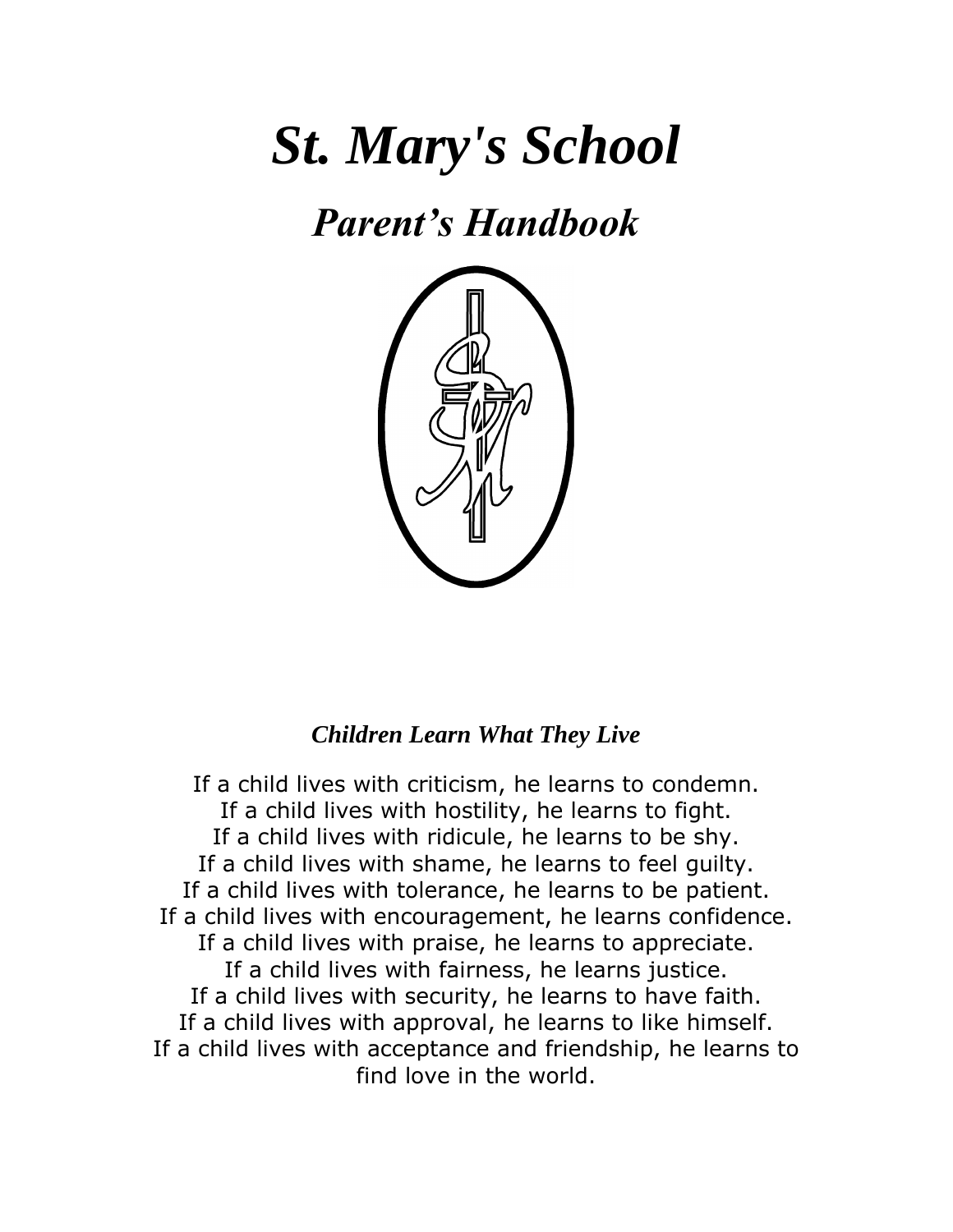## **St. Mary's School Philosophy**

St. Mary's Catholic School is a faith community of dedicated educators, students and families who work together to develop a sense of respect, responsibility, spirituality and service.

## **PURPOSE OF THIS HANDBOOK**

This handbook is intended to give you some basic information about our school. Please do not hesitate to contact the school if you have questions about any aspects of school life.

Parents are the first educators of their children. As Catholic educators our goal is to work with you in the Christian formation of your children and strive for Excellence in Education by helping each student develop to their fullest potential.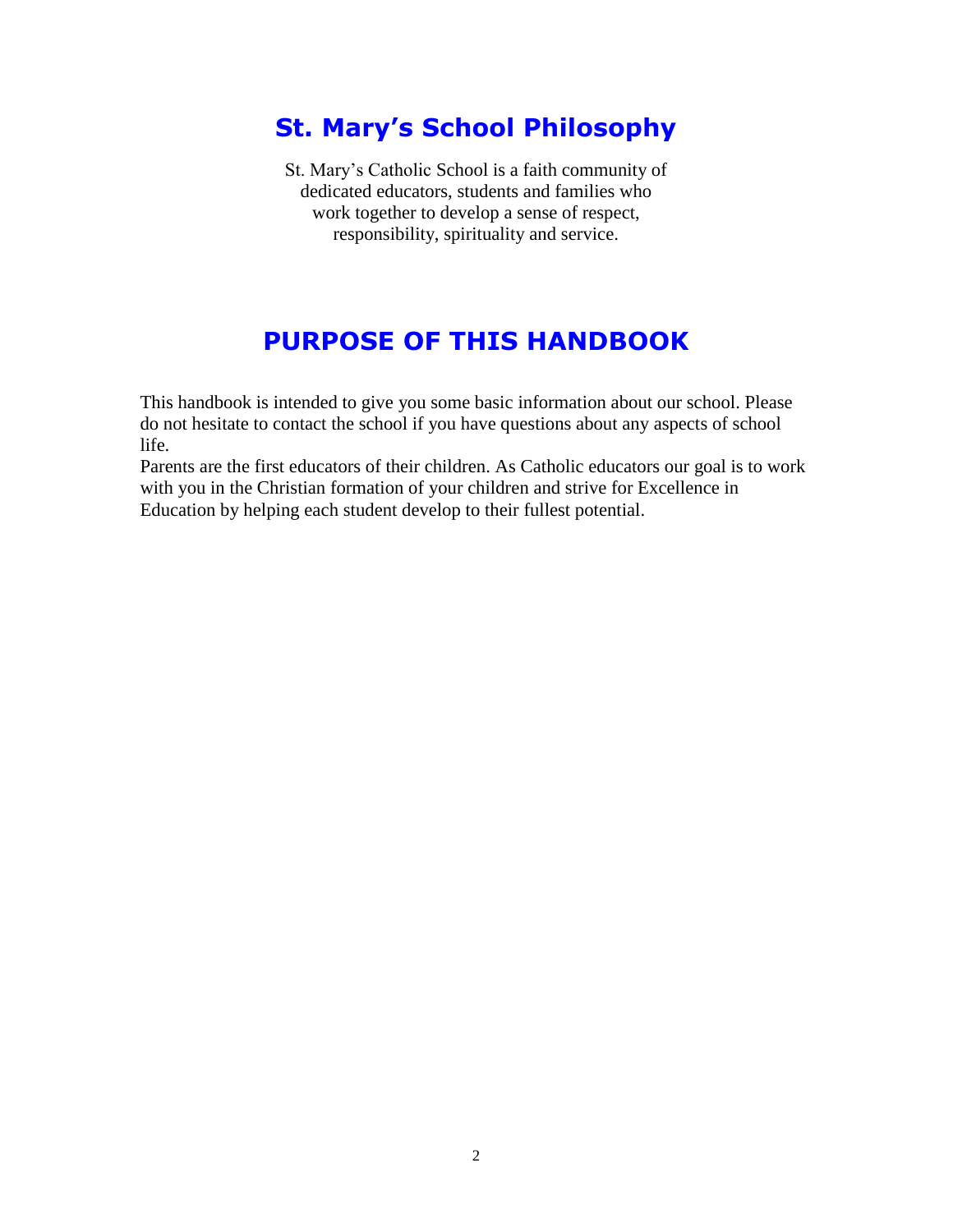## **School History**

When Bishop Fergus O'Grady, OMI, first became bishop of the Vicariate of Prince Rupert in March of 1956, he realized the great need for Catholic Education in Northern British Columbia. At that time a plan was put in place to build a new parish and school because Sacred Heart was bursting at the seams.

It was as a part of this plan that St. Mary's School was built in 1960. Construction was to begin in 1959, but the newly completed school in Burns Lake burned to the ground and Father Bogues (pastor of St. Mary's) had to return there to supervise its rebuilding. When he returned to Prince George in April 1960 worked immediately commenced on St. Mary's School. The foundations of both the school and gymnasium were laid on May 2, 1960.

Construction on the school continued to completion by the Jarvis Construction Company and St. Mary's School was ready for students the following September. At the same time, however, demands for space by the high school (currently housed at Sacred Heart) necessitated St. Mary's giving up seven classrooms for grades 9-13. The elementary grades (1-6) used the industrial arts building, currently the chapel, and one classroom, while grades 7 and 8 remained at Sacred Heart.

Prince George College's new buildings (the former O'Grady High School) were opened in 1962 and the high school students moved out of St. Mary's. The elementary students moved into the main part of the school and the 4 elementary classrooms were dismantled. In 1962 a grade 8 class was temporarily added to the school but was removed in 1969.

The Kindergarten classroom and the library was added to the school in 1970. For three years, 1975-1979, preschool was offered instead of afternoon Kindergarten. The library, which was set up and operated by the Catholic Woman's League until 1978, has been a tremendous asset to the school. It was computerized in 1989 – the first school in the Prince George area to have its collection and circulation fully automated. In 1989 a computer room, a large storage area and a spacious boot room were constructed.

The Sisters of Mercy formed and guided the direction of St. Mary's School for 36 years from 1960 to 1996. Their tradition and commitment to excellence in education, the integration of Christian values, outreach to others, and care of the earth is the foundation on which the school is built. Mrs. Yvonne Johns was the first lay principal of St. Mary's School from 1996 to 1999 followed by Mr. Greg Miller from 1999-2004. Mr. Brent Arsenault was principal from 2004-2017. Our current principal Mrs. Jenny Schroeder began in 2017.

From 1960 until 1977 the school was staffed by Sisters of Mercy and Frontier Apostles from several countries and supported by a parish subsidy, bingo gaming funds and tuition fees. The first staff consisted of two Sisters of Mercy, Sister Stanislaus (Principal and gr. 3 & 4), Sister Margaret Quinn (gr. 1 & 2) and one Frontier Apostle, Kay Calligan (gr. 5 & 6).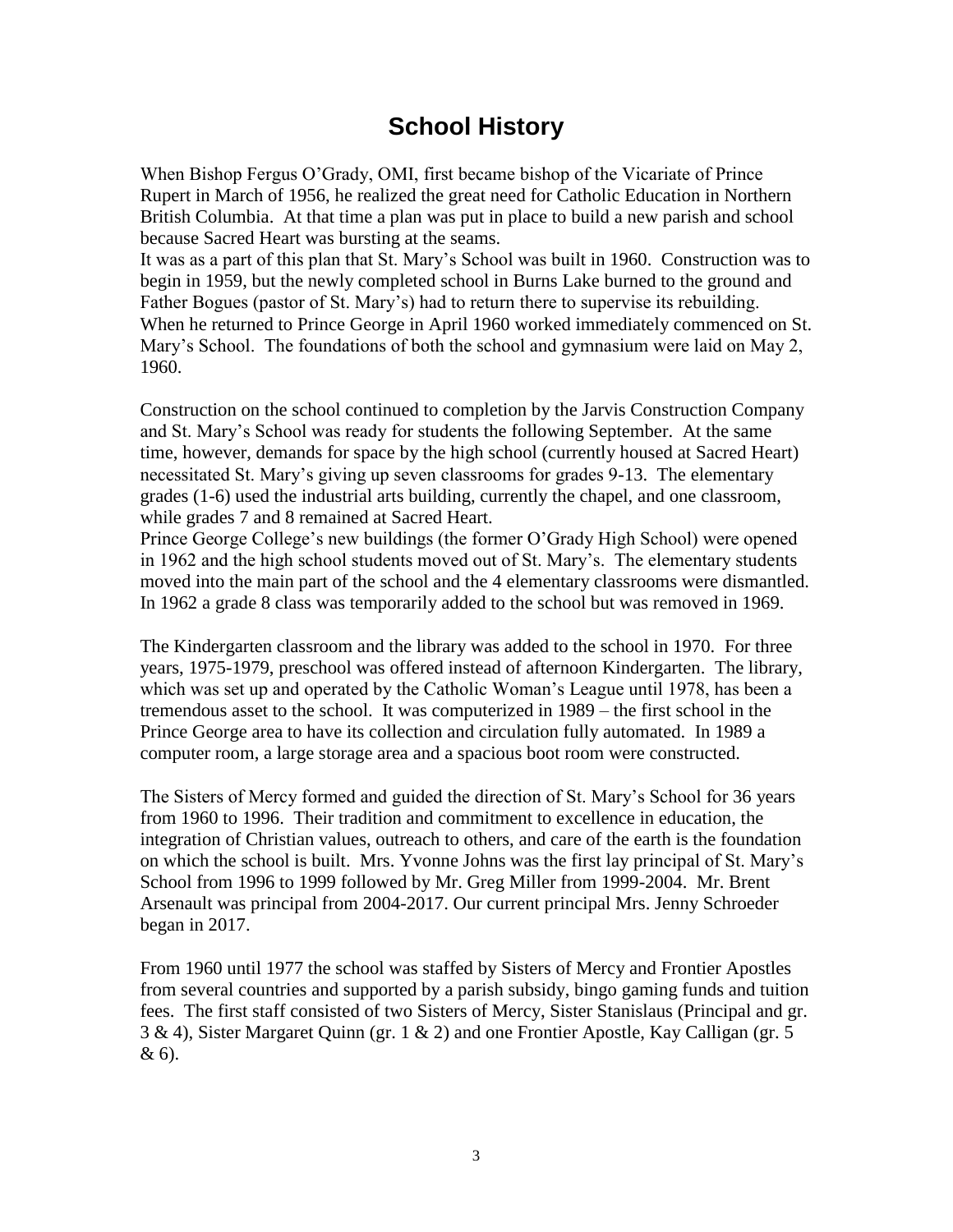It was not until 1978 when the British Columbia government began to provide some funding that some partially funded staff could be hired. From that point on specialists such as learning assistance, physical education, french, library, music, and computer have been gradually added to the staff.

#### **SCHOOL COUNCIL**

St. Mary's School Council, along with all the school councils in the Prince George Diocese is constituted by the authority of the Catholic Independent Schools of the Diocese of Prince George and is an advisory body, directly responsible to the Society and the Bishop.

The Council consists of at least six members and the pastor or Bishop's delegate. Council members are elected for a two year term and must be practicing Catholics. Elections take place at the Annual General Meeting which is held in October. The School Council is responsible for all areas of the management and operation of the school in accordance with the Constitution, bylaws, guidelines, directives, policies and regulations of Catholic Independent Schools (C.I.S.).

Parents are an integral part of the school community and are invited and encouraged to become involved in the activities and endeavors of the school. The School Council is the primary avenue for involvement of parents in the school. It is the responsibility of the School Council to approve and direct any parent group working or acting on behalf of the school. Regular monthly meetings are held and are open to parents except those portions dealing with confidential matters around personnel and finances.

If you wish to make a presentation as an individual or group to Council, you must make your request, in writing, at least one week before in order to be included on the agenda. The officers of the Council are Chairperson, Vice-Chair, Treasurer and Secretary. Subcommittees may include Finance, Maintenance, Retention and Recruitment, as well as various ad hoc committees. You need not be an elected member to work on the subcommittees and if you are interested in them, please contact the Council Chairperson. Please check the Council bulletin board for names and telephone numbers of members.

#### **PARENT SUPPORT GROUP**

St. Mary's School is proud to have a strong and supportive parent organization. A big part of our success is the involvement of our Parents. Parents are encouraged to be active members of the Parent Support Group. The Parent Support Group is greatly involved in many of the fund-raising activities and these funds allow us to provide materials and opportunities that our students would otherwise be unable to experience. The Parent Support Group is not in place solely to raise funds. Many of the activities sponsored by the PSG help foster a sense of community and spirit building in improving our school Christian community. All parents are invited to attend these meetings.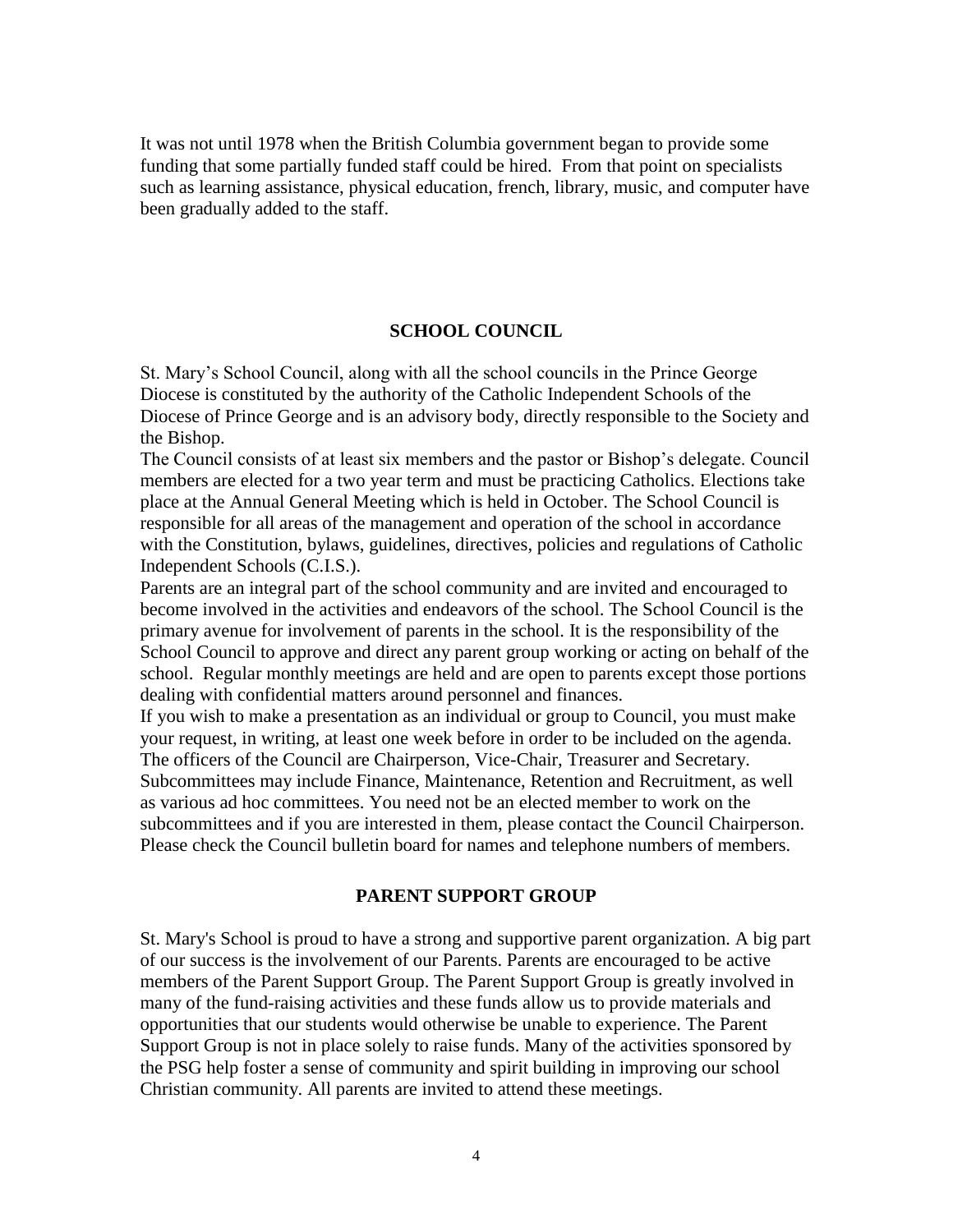#### Statement of the School's Objectives

- St. Mary's School endeavors:
- 1) to provide each student with the opportunity to experience a specifically Christian education in the Roman Catholic tradition. This is a twofold task:
	- (a) The creation of an atmosphere permeated by the spirit of our Catholic faith, where a child can experience love, respect and acceptance.
	- (b) Instruction is the essential content of the faith in doctrine, moral teaching, liturgy and the sacraments.
- 2) to develop in each student an appreciation of his/her self-worth, abilities, potential and limitations and to recognize these in others.
- 3) to provide for each student the opportunity to understand and enjoy the processes of learning and the acquiring of skills necessary for continuous learning and adaptation, and the importance of order and method in their work and in all the routines of the school day which contribute to a good learning environment.
- 4) to strive for excellence in all areas of the curriculum.
- 5) to help students to develop the moral qualities of self-discipline, perseverance, determination, patience, fair play and consideration for others.
- 6) to instill in students appreciation, respect and acceptance of differences in culture, race and creed.
- 7) to help students to appreciate their personal and material gifts, to recognize the lack of those gifts in others, and to be willing to share to those who are less fortunate.
- 8) to cultivate close co-operation between school, family and parish community, so that our students may be helped to make personal integration of faith and life.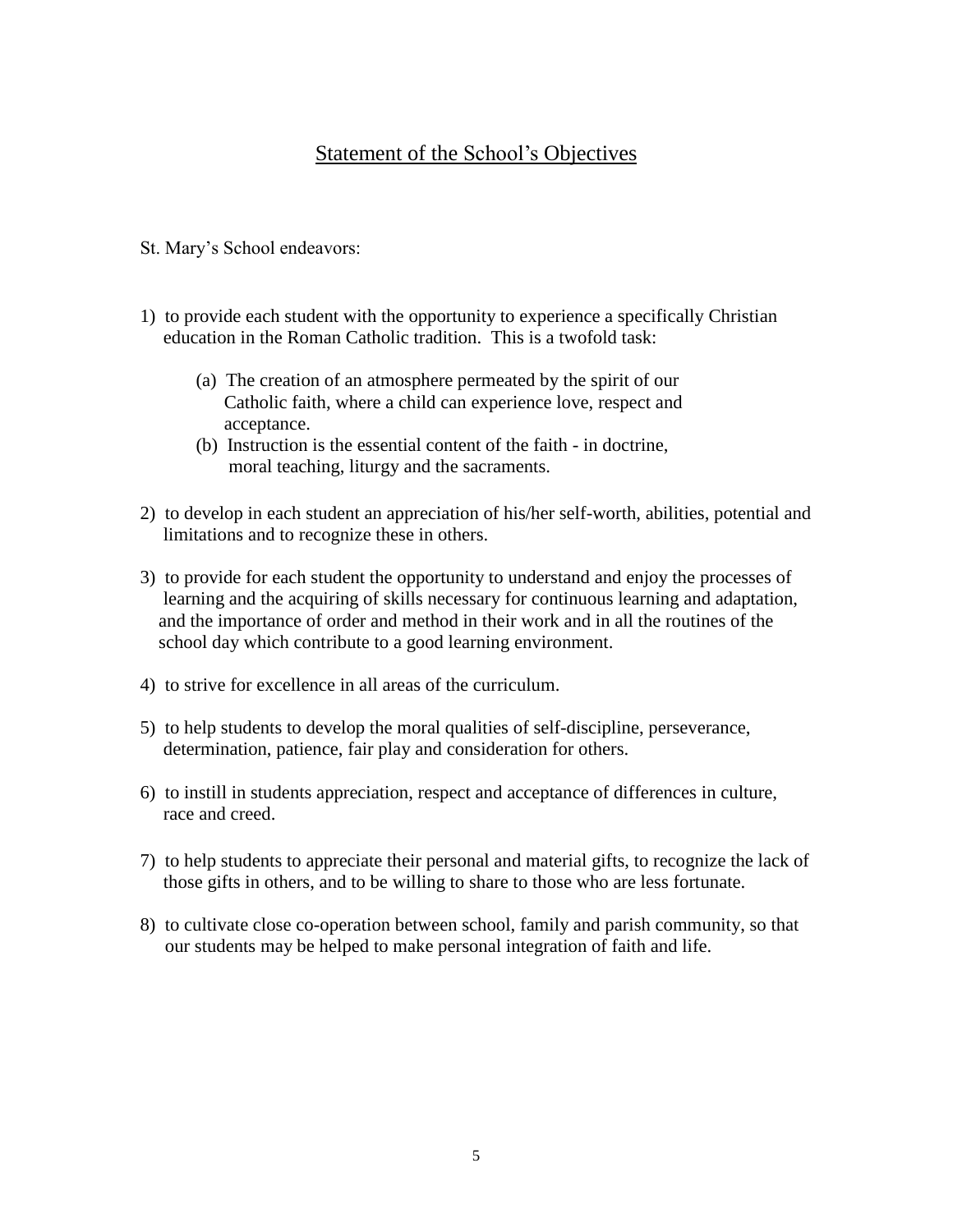#### **Discipline**

St. Mary's School believes that discipline is a part of education and must be approached with a manner consistent with the spirit and philosophy of the school. Discipline is a part of all student's growing process and must always be fair and consistent in its application.

St. Mary's School believes that all students must learn to accept responsibility for their own behavior and be given the opportunity to learn from their mistakes.

Expectations for behavior should be consistent with the student's maturity and ability.

#### **Expectations**

Consideration and respect for others is the key to generating a responsible and safe school community. Teachers should always stress these qualities at school. Students are expected to respect all staff, support staff, visitors and each other in the school and on the playground.

At the beginning of each school year students and their parents are expected to sign and return a sheet indicating that they have read and will support the school discipline policy.

#### **St. Mary's School Discipline Policy**

In order to guarantee each student in the school the safe and secure learning environment they deserve, the following discipline policy must be consistently enforced. All students have the ability to behave appropriately in school. Staff should not tolerate a student stopping a teacher from teaching, or a student from learning, nor any behavior that violates the best interest of any individual in the school community.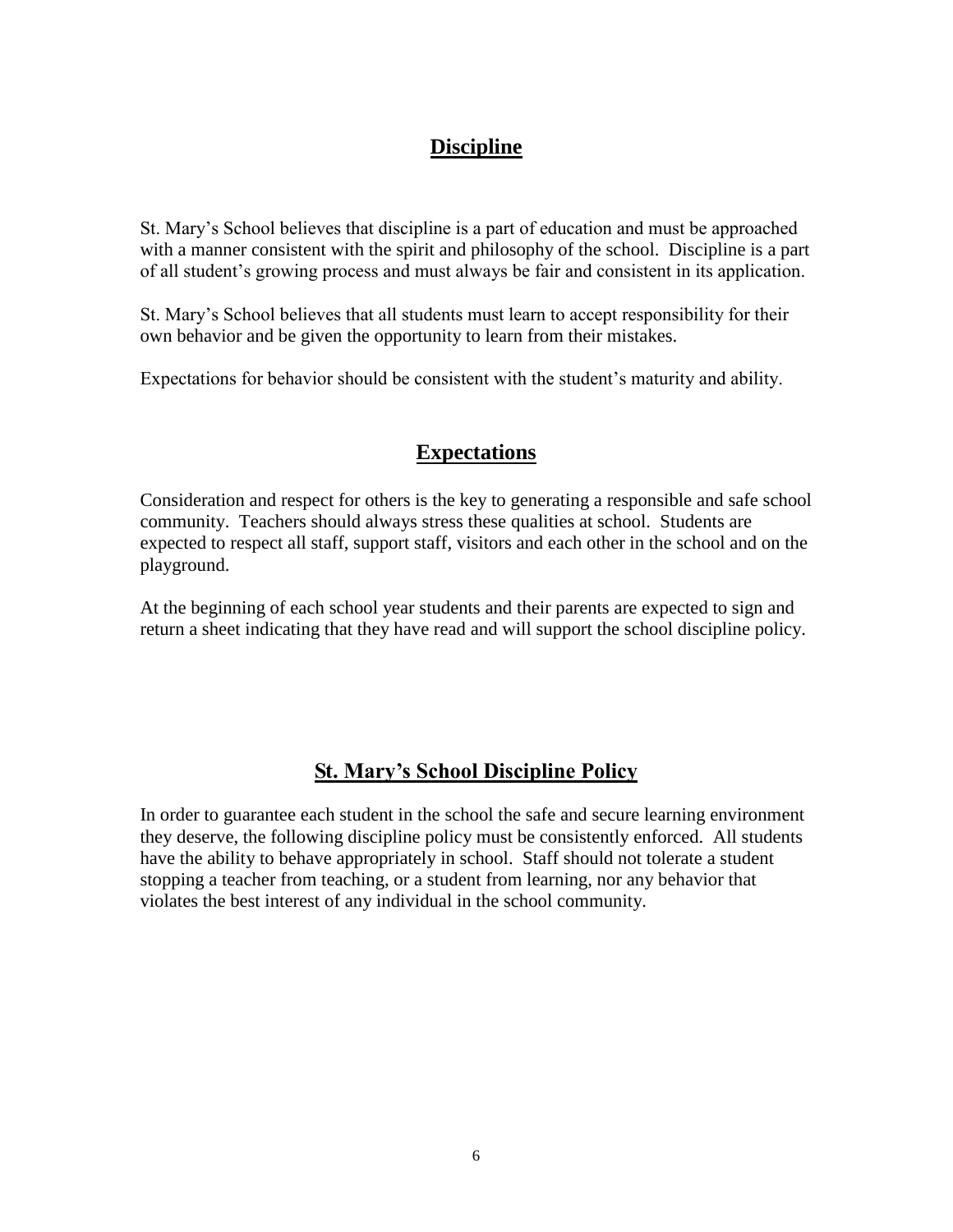#### **General Rules**

- 1. Respect all persons and address and treat them politely no objectionable language or gestures, nor hurtful or insulting remarks.
- 2. Students are expected to follow the directions of teachers, supervisors, teacher assistants, substitute teachers, parent helpers, etc.
- 3. Students must remain on the school property at all times. When walking home after school students must leave the school property immediately.
- 4. No fighting, play fighting, rough or dangerous behavior of any kind, nor use of sharp or dangerous objects.
- 5. Walk quietly in the school at all times, no running.
- 6. Use all school property appropriately. Damage to any school property is considered to be vandalism.

7. Gum chewing is not allowed on the school property. Cell phones or gaming devices are to be kept home or in backpacks at all times.

8. The school uniform and indoor footwear must be worn every day.

#### **Classroom Behavior Rules**

- 1. Follow directions the first time.
- 2. Remain at your seat unless given permission to leave.
- 3. Raise your hand for permission to speak.
- 4. Keep hands, feet and objects to yourself.
- 5. Each teacher should develop their own classroom set of rules. Consequences should be clear and enforced fairly and consistently.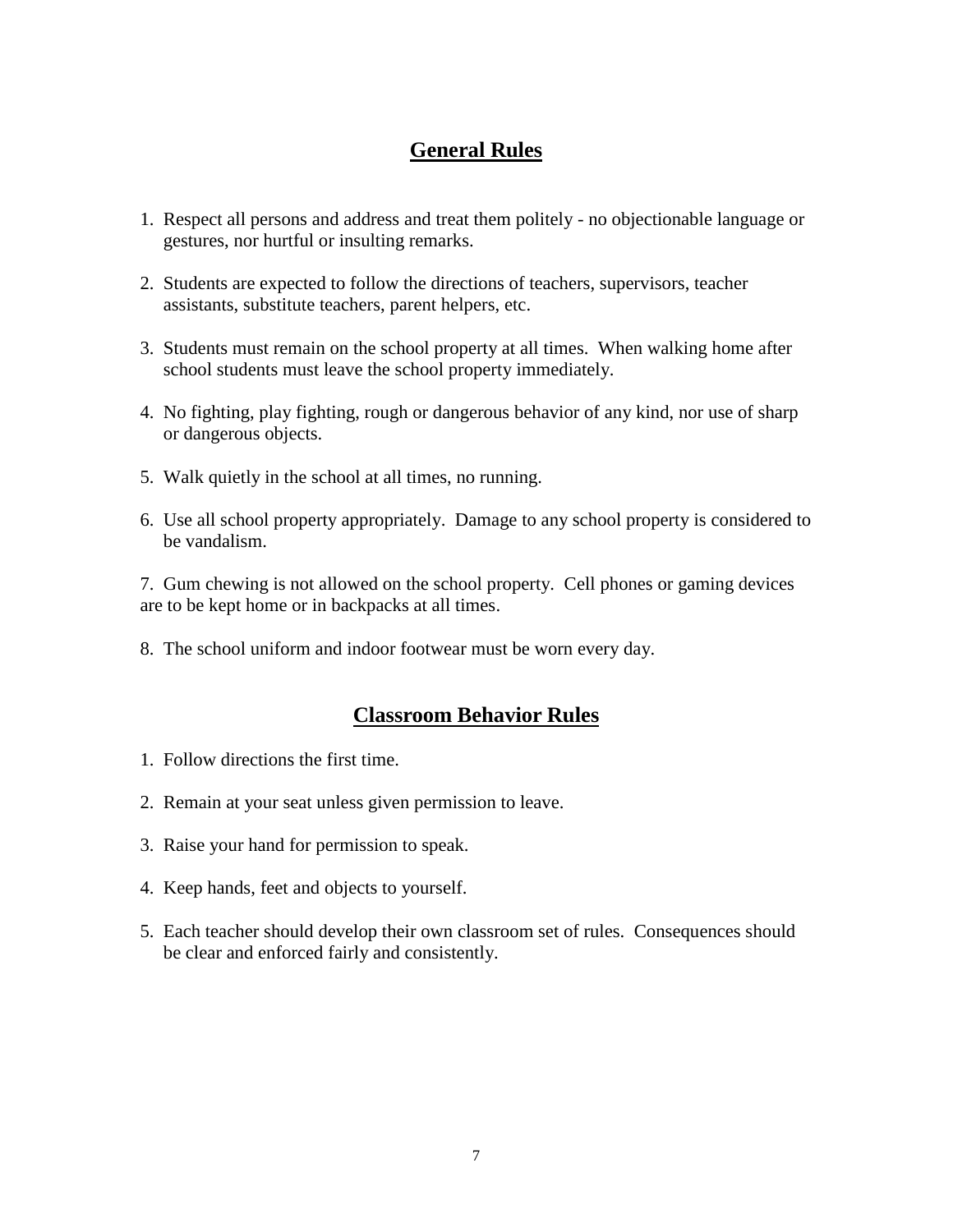#### **Lunchtime Behavior Rules**

- 1. Remain at your own desk unless otherwise decided by the teacher.
- 2. Ipods, phones, game boys, etc. can not be used.
- 3. Do not throw food or other objects.
- 4. No shouting.
- 5. It is each student's responsibility to clean their desk and the area around their desk when they finish eating.
- 6. When the outside recess buzzer sounds students must line up quietly and walk to the boot area before going outside.

#### **Playground Behavior Rules**

- 1. Do not ride bicycles, roller blades, skate boards, etc. on the playground at any time.
- 2. HANDS OFF IS IN EFFECT AT ALL TIMES!!
- 3. Use playground equipment appropriately.
- 4. Answer the buzzer promptly and line up quietly at the school entrance.

#### **Bus Line Behavior Rules**

- 1. Line up at the designated lines in grade level order with Kindergarten students first.
- 2. Remain in the designated line until the bus has stopped and the supervising teacher directs the line onto the bus.
- 3. Walk onto the bus and sit where the bus driver tells you to sit.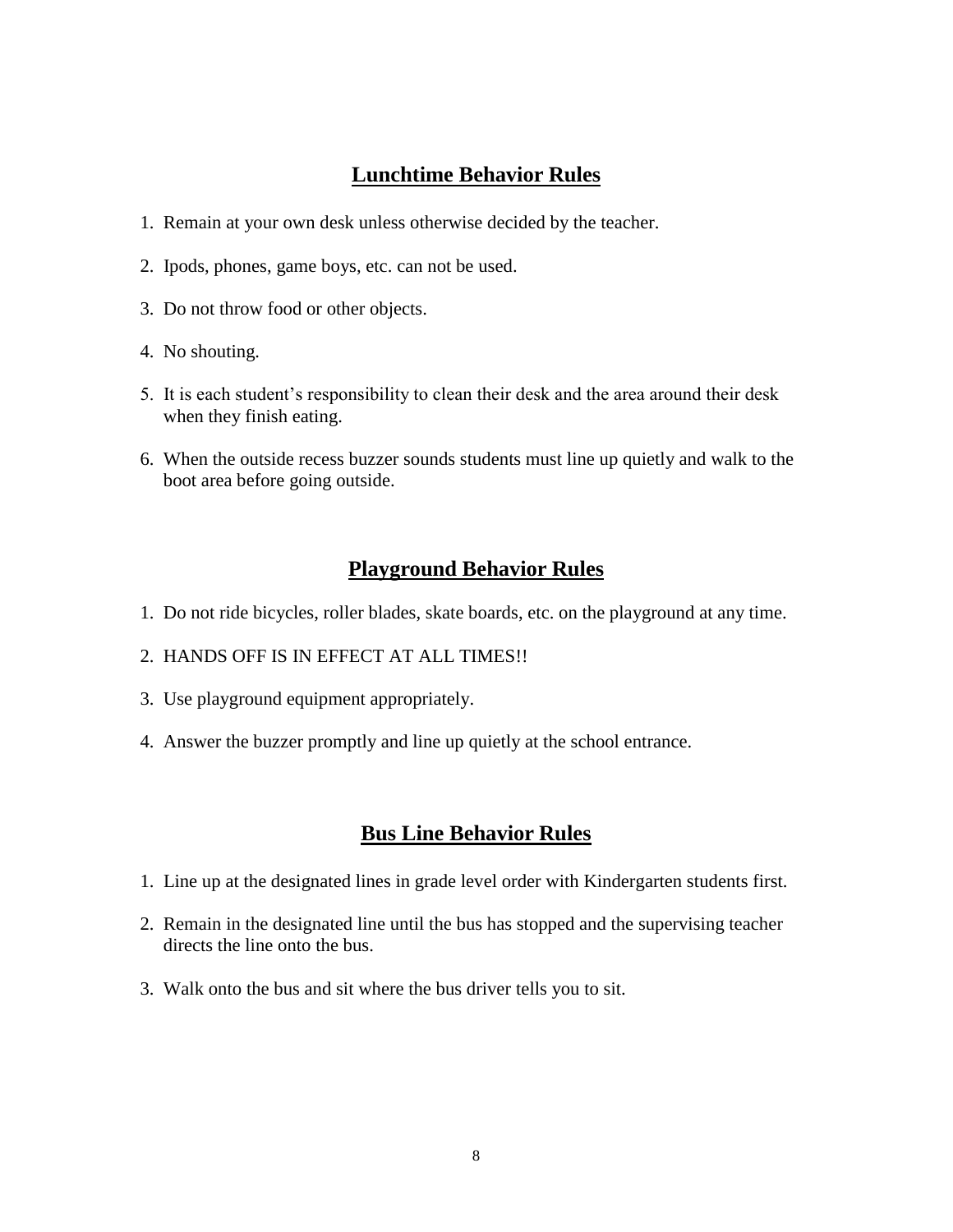#### **Physical Education Behavior Rules**

- 1. All students must wear a P.E. strip (shorts, t-shirt, runners) in order to participate.
- 2. Change quietly and quickly in the changing rooms.
- 3. Stay away from the stage area and the P.E. equipment storage rooms.
- 4. Remain in the gym unless otherwise directed.
- 5. Respond to the P.E. teacher immediately.
- 6. Demonstrate sportsmanship at all times.

#### **After School Activities Behavior Rules**

- 1. Only students with a signed permission slip and transportation arrangements may attend after school activities.
- 2. Remain in the designated area until dismissed by the teacher.
- 3. Leave the school premises immediately if walking home or when parents arrive.
- 4. All school rules must be followed when representing St. Mary's School at home or at another venue .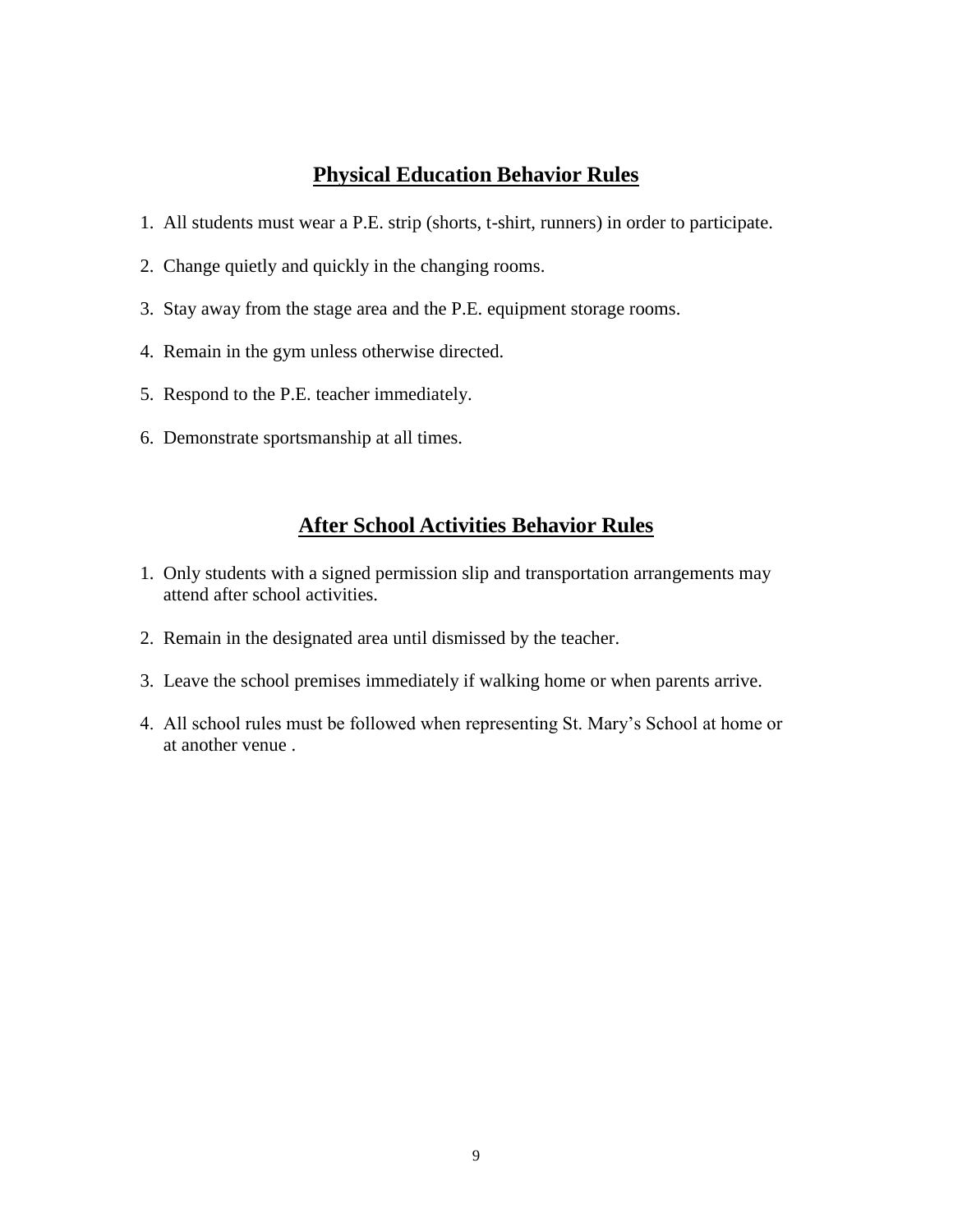#### **Discipline Consequences for Breaking a Rule**

- A. Each teacher should develop their own in-class set of rules and consequences.
- B. Noon recess detentions will start at 11:45 a.m. and end at 12:10 p.m.
- C. When a student is sent to the principal for disciplinary reasons the principal will:
	- 1. Discuss the problem with the students concerned
	- 2. Talk to the teacher where necessary
	- 3. Document the problem
	- 4. Decide on an appropriate consequence, which can be:
		- (i) a warning
		- (ii) a noon recess detention
		- (iii) an in school suspension
		- (iv) a suspension from school

(iii and iv are in the case of a continued behavior problem or a severe rule infraction)

#### Criteria for a Severe Rule Infraction

- 1. A student willfully disrespects or disobeys a teacher/supervisor or severely disrupts a class.
- 2. A student willfully inflicts physical harm or severely insults another person.
- 3. A student willfully defaces, damages or destroys property.

D. If a student receives three detentions in one month, they will automatically receive a one day suspension from school.

It is important that all teachers and the principal maintain a direct and open line of communication with the parents of St. Mary's School. Any and all behavioral concerns should be communicated to the parents of the particular student.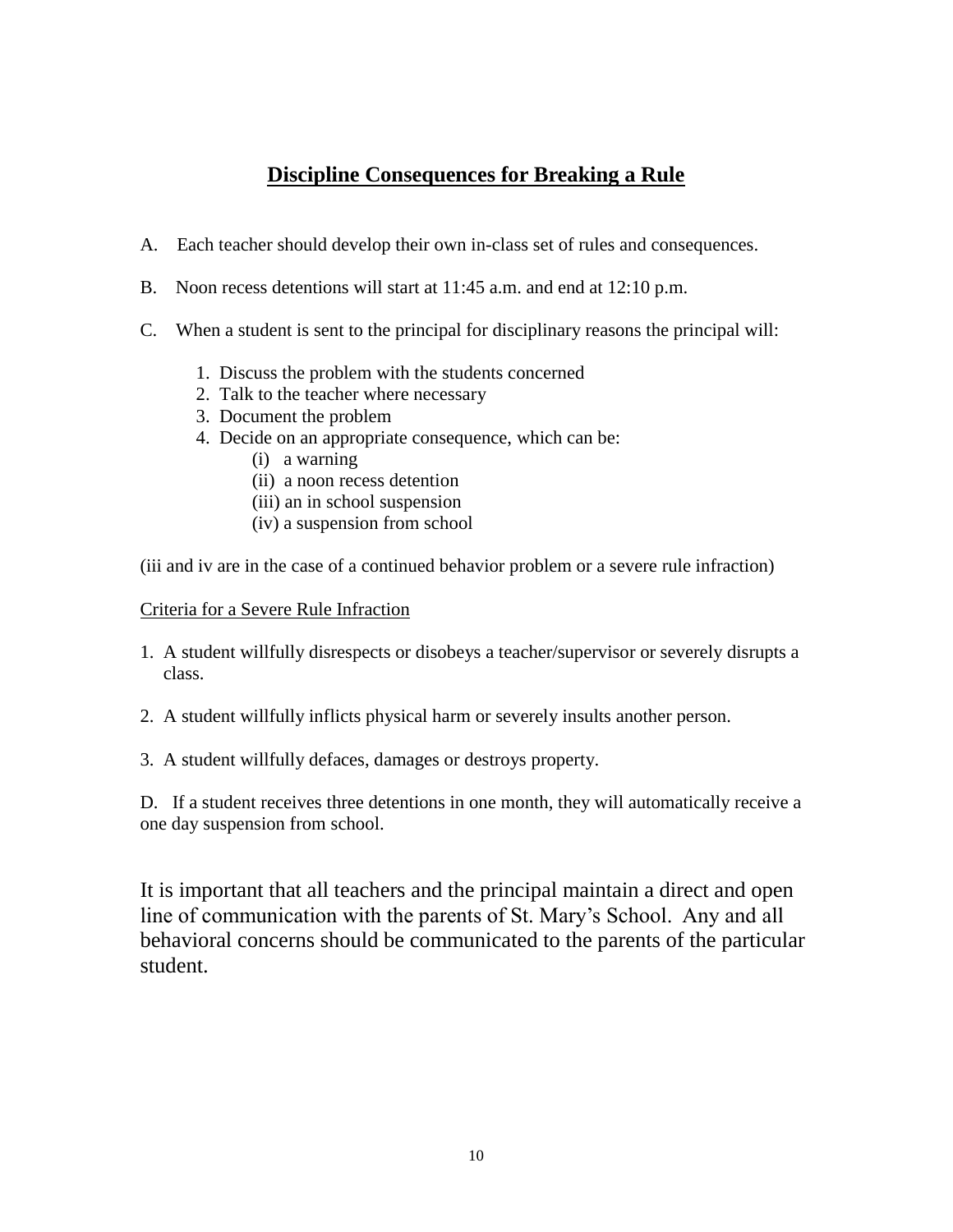#### DAILY TIME SCHEDULE

Grades K to 7

| 8:20 am         | Morning bell $-$ school starts |
|-----------------|--------------------------------|
| $10:00 - 10:15$ | <b>Recess Outside</b>          |
| $11:30 - 11:45$ | Lunch                          |
| $11:45 - 12:10$ | <b>Lunch Recess Outside</b>    |
| 2:20            | Dismissal                      |

#### ATTENDANCE AND PUNCTUALITY

- A) Co-operation of parents in punctual arrival of students is appreciated: 8:20 am School Starts 12:10 pm Children return from lunch
- B) **When students are going to be away from school or late to school parents are asked to contact the office before 9:00 am.** If students are not accounted for the school undertakes to contact the parents as to their whereabouts.
- C) A child who is absent MUST bring a note upon his/her return explaining his/her absence. These notes are needed for the AUDIT OF ATTENDANCE IN MAY.
- D) Supervision in the morning begins with the arrival of the first bus at **8:00 am**. Children will NOT be supervised before this time.
- E) We discourage the taking of holidays during regular school time because students usually fall behind in their studies when they miss school and lengthy absences may result in the loss of government funding.
- F) If you choose to take your child/ren out of school to accompany you on vacation during the school year, please contact the teacher two or three weeks before leaving so that suitable arrangements for catching up on work may be made.
- G) The school telephone is for emergencies only. All arrangements for after school activities must be made before coming to school.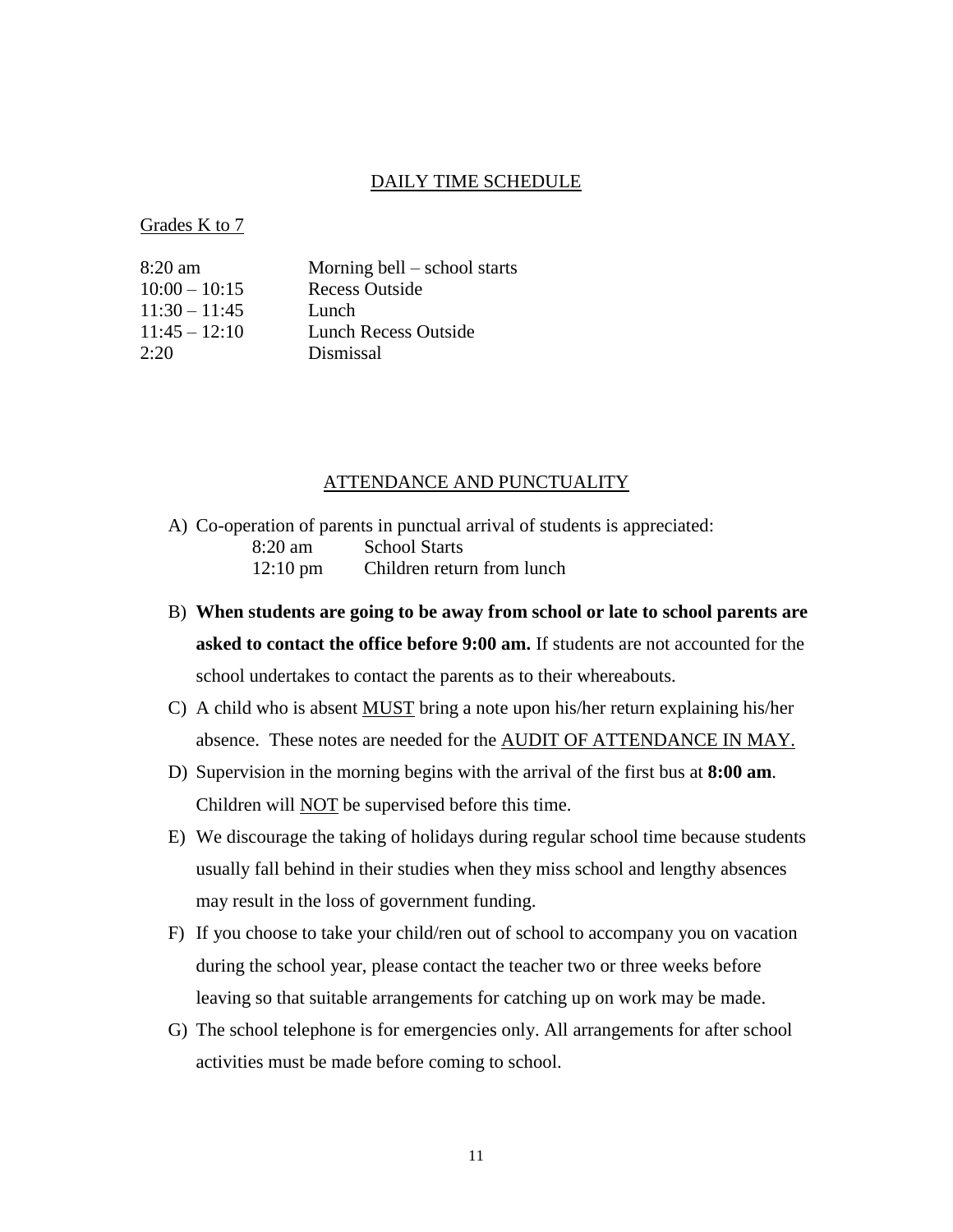#### STUDENT ADMISSION

Priority is given to children from practicing Catholic families in the parishes. Non-Catholic children are admitted to the school on a limited basis. The final decision to admit a child lies with the Principal and is conditional upon receipt of records from previous schools, interviews with the parents and guarantee of support of our Catholic school philosophy.

#### REGISTRATION

At registration time, please bring the following certificates or photocopies:

- 1. Birth certificate
- 2. Baptism certificate
- 3. Proof of citizenship or legal residence if not born in Canada.
- 4. Certificate, or date and place, of Confirmation, 1<sup>st</sup> Communion and Reconciliation.

#### TUITION

| <b>Current Tuition:</b> | 1 child       | \$270/month |
|-------------------------|---------------|-------------|
|                         | $2+$ children | \$395/month |

Tuition may be paid in full at the beginning of the year or in ten monthly installments. Tuition can be paid by cheque, debit, credit, cash or e-transfer. **Send transfers to [smsaccounting@cispg.ca.](mailto:smsaccounting@cispg.ca)** Receipts for tuition fees received will be sent out in February for Income Tax purposes.

#### SUPPLY FEE

A fee of \$75 is assessed for each student every year to help cover the costs of art materials and duplicating paper used by the students throughout the year as well as for student agenda's.

#### PROGRAM OF STUDIES

St. Mary's School follows the curriculum as prescribed by the Ministry of Education of the Province of British Columbia. In addition, the school:

- 1) uses the religious education program prescribed by the Diocese of Prince George "Alive in Christ". Each student is expected to participate in the religious education program and activities. We make every effort to incorporate Gospel values in all aspects of the curriculum.
- 2) Offers French as a second language to all children from grade 1 to grade 7.
- 3) Provides learning assistance where needed.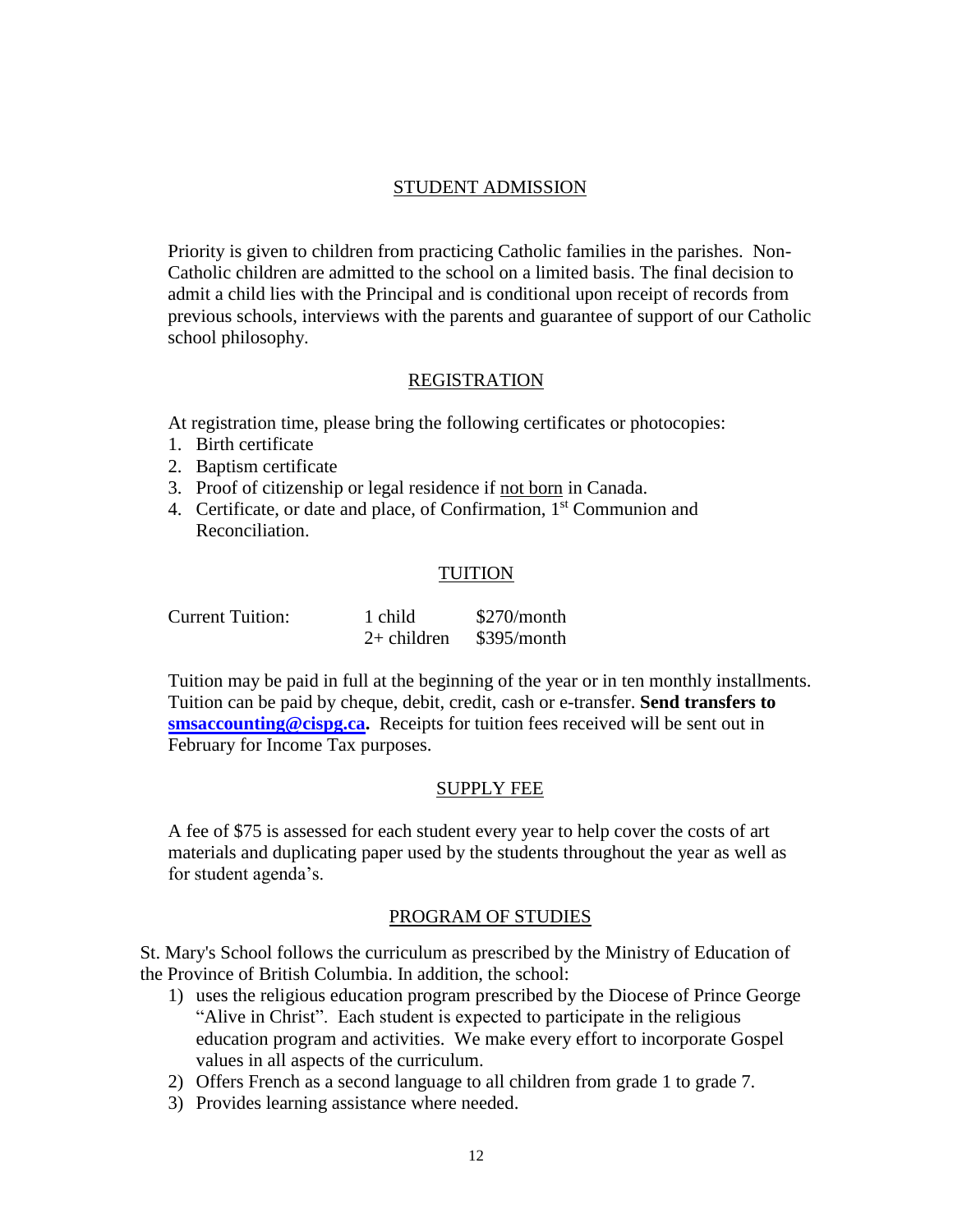4) Offers Music to grades K-4 and band to students in grade 5 to grade 7.

Every effort is made to adapt learning activities to individual needs.

#### CURRICULUM

St. Mary's School is a Group 1 Independent School. We follow all Ministry guidelines pertaining to the Independent Schools Act. We teach the B.C. Curriculum as mandated by the Ministry of Education. Every 6 years we have a Ministry evaluation.

#### BUSING

The Catholic Independent Schools has contracted Diversified Busing to provide busing service to our schools. There are four bus routes in various parts of the city. All students riding the bus must be registered. For enquiries about the route, etc., please contact Diversified Busing at 563-5431. Behavior of Students: There is no place for misbehavior in any shape or form. Students must act in a manner that does not jeopardize their own safety or the safety of other students. At all times they must follow the directions of the driver, who is in full charge. The Motor Vehicle Act: A student is only allowed to bring luggage onto the bus that he/she is able to fit comfortably on his/her lap. The Motor Vehicle Act is very explicit about carrying luggage (i.e. ski poles, toboggans, sleds, skateboards, skates) onto the bus that will be a safety hazard to other students in the case of an accident. Be certain that your child/ren are at the bus stop on time, and in case of delay, students should return home 15 minutes after the scheduled time. Parents must make provision for this type of situation. Should it be necessary for your child to ride a bus other than the one he/she is registered on, a written request must be submitted to the office and a Courtesy Rider form will be provided to the student. This must be presented to the driver.

#### Winter Weather

Pupil safety is the primary concern determining actions taken as a result of cold or inclement winter weather.

1. Schools shall not be closed due to cold or inclement winter weather.

2. In case of school bus delay or cancellation, announcements shall be made via the local radio stations on the affected day.

3. School bus service shall be cancelled for the day on a route considered to be too dangerous due to snow or ice conditions. Announcements shall be made via the local radio stations.

4. The decision to keep a pupil at home for the day due to winter weather conditions shall be made by the parent.

5. Pupils shall not be expected to wait for a school bus more than fifteen (15) minutes past the scheduled pick up time. If the bus has not arrived by that time, pupils should return to their homes or another prearranged place of shelter.

6. It is the parents' responsibility to ensure that students are appropriately dressed for the winter conditions.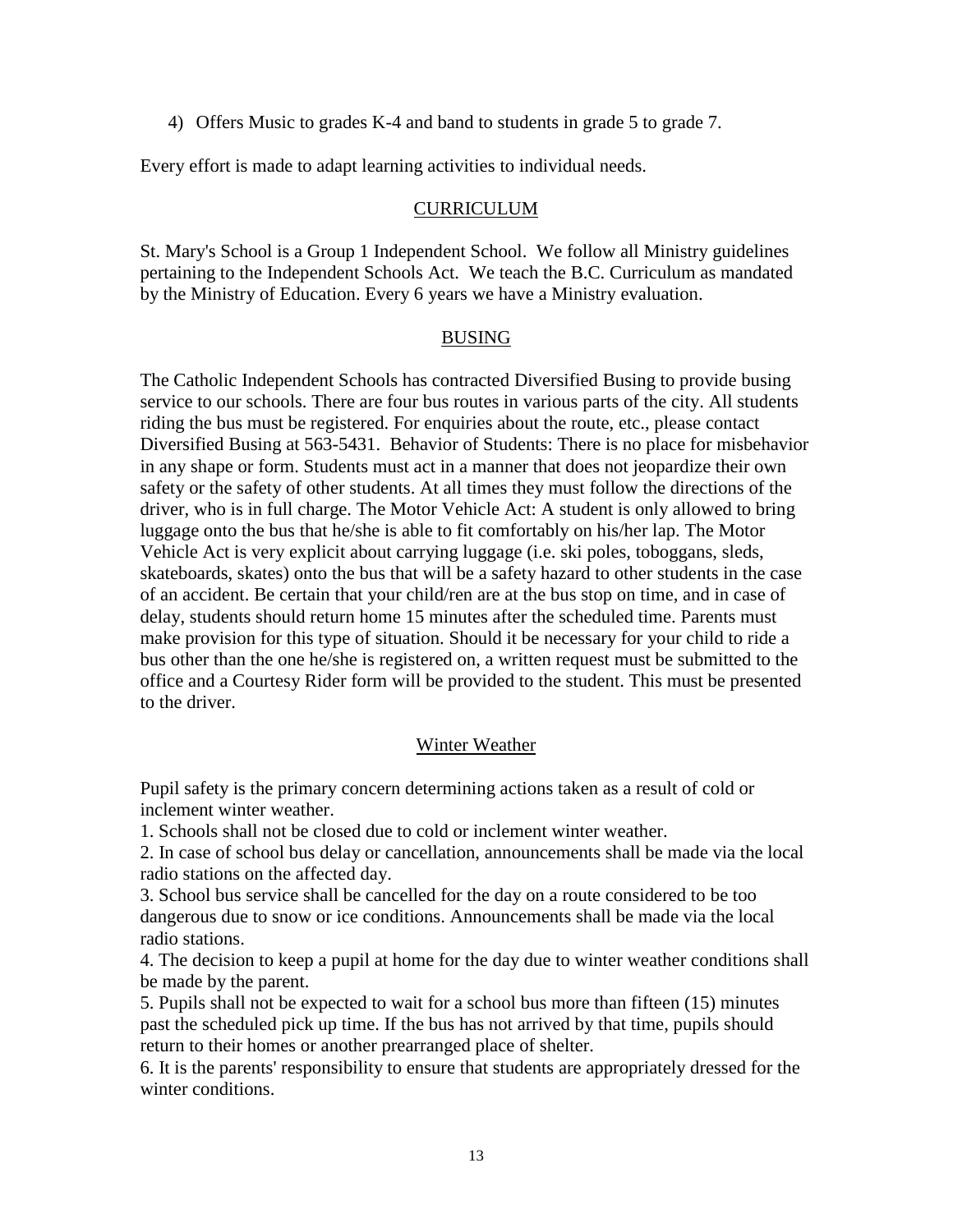#### ADDRESSING A PARENTAL CONCERN

#### Parent-Teacher Communication

As it is easier to handle a concern before it becomes a problem, parents and teachers are expected to contact one another over any behavior, academic progress or policy concern they may have. When parents have a concern it is imperative that they confer with the teacher first. If the concern cannot be resolved here, the principal should be informed so the best solution can be reached for the sake of the child. To facilitate positive communication between school and home, teachers are encouraged to make contact with all parents as early in the school year as possible. The following policy mandated by the Catholic Independent Schools, Diocese of Prince George, (CISDPG) outlines the formal procedure we use to address parental complaints against school personnel:

#### Guidelines

Step 1 A parent or guardian having a complaint about a teacher or other personnel should contact the person in question as the first step to resolution. If the complaint cannot be resolved satisfactorily proceed to Step 2.

Step 2 The parent or guardian should contact the principal. If still unsatisfied, the parent or guardian should proceed to Step 3.

Step 3 If the parent or guardian is not satisfied with the resolution of the complaint after contacting the principal, the parent or guardian can request the matter be dealt with by the CIS office. The parent or guardian shall address the complaint, in writing, to the CIS office. Individual members of the School Council shall not entertain complaints. Step 4 If the parent or guardian does not receive satisfaction from the CIS Office, an appeal, in writing, can be made to the CIS Board of Directors.

Step 5 The Board of Directors will arrange for an investigation of the appeal.

#### EXTRA-CURRICULAR ACTIVITIES

The school offers a comprehensive extra-curricular program. Extra-curricular activities provide the opportunity for student-teacher interaction outside of the classroom situation. All extra-curricular activities, whether they are music, computer, kids for kindness, library or athletics, try to fill the needs of the individual. They all help to balance our school program.

These activities give the students the opportunity to interact with students from various grades with varying abilities. The students learn to co-operate in group situations, learn sportsmanship and develop a sense of tolerance for the betterment of the group. This develops a better school atmosphere especially with regard to student behaviour and school spirit.

The main objective of these programs is to maximize student participation in order to promote student enjoyment, sportsmanship, confidence and the pursuit of excellence.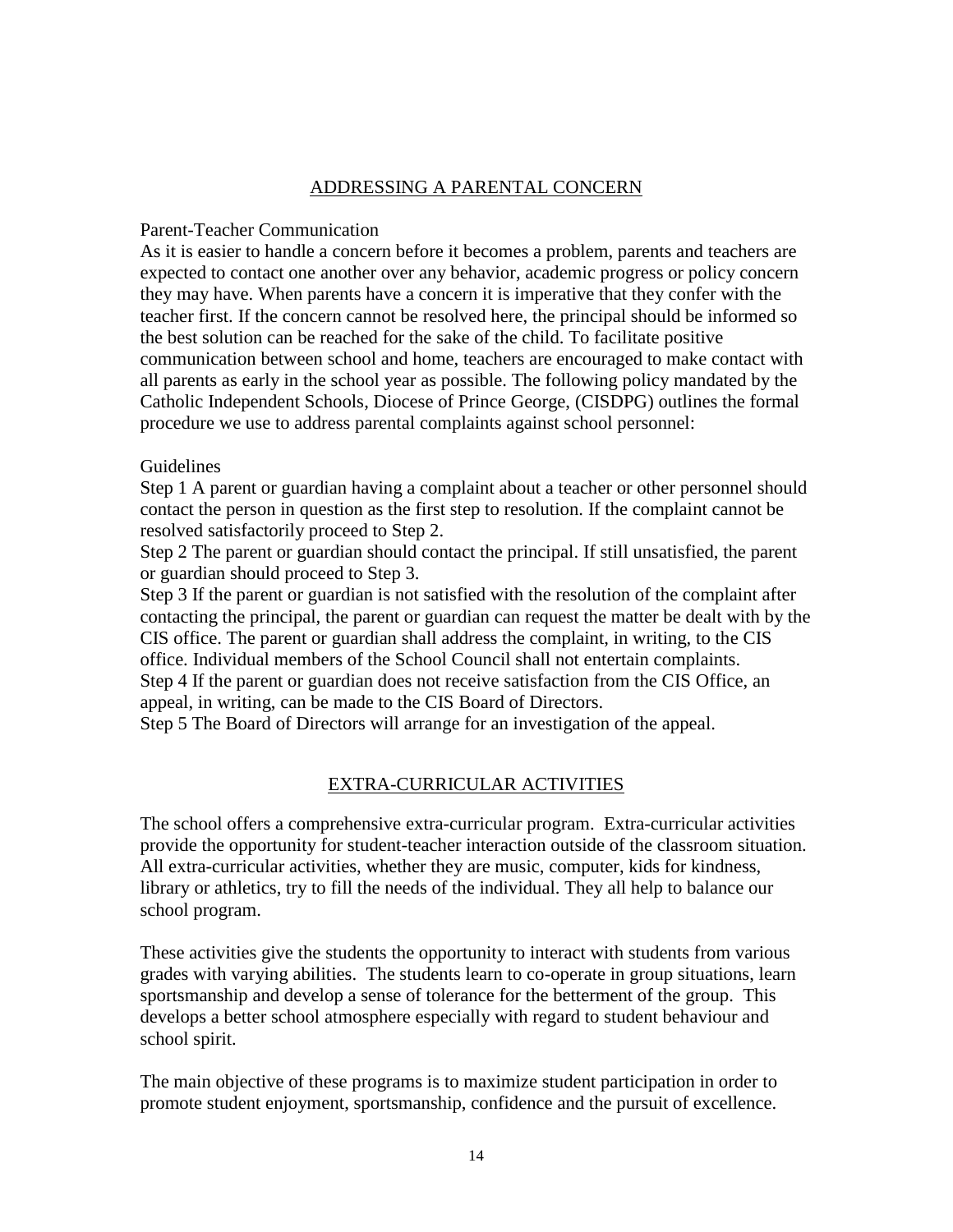Parent help and co-operation is needed in all of the above.

#### TIME ALLOTMENTS

The amount of time per week allotted to each subject is laid down by the Ministry of Education and must be strictly adhered to.

#### STUDENT ASSESSMENT

Students are evaluated and assessed on an ongoing basis by:

- 1) weekly, monthly and end of term tests
- 2) Unit tests in Reading
- 3) Unit tests in Math
- 4) Standardized Achievement tests in Grades 4&7
- 5) Dibels in grade K/1
- 6) CTBS in grades 3-7
- 7) Gaites McGintee in grade 2
- 8) Oral reading probes in grades 2-7
- 9) Special diagnostic assessment when deemed necessary
- 10) Further in-depth assessments are referred to other agencies

#### REPORT CARDS

Report cards are issued 3 times per year. Parent/Teacher interviews are scheduled for all parents during October for the first term.

Report cards are not the only communications we should have about our students/children. The report card should only confirm what the student/parents already know. With constant communications the report card will have no surprises. Parents are encouraged to communicate with their child's teacher whenever they have a concern.

#### **INTERVIEWS**

The teaching staff encourages ongoing communication through the student's agenda, emails, phone calls or personal meetings. If an interview is requested please call the school to establish a mutually convenient time.

#### **SUPPLIES**

A Supply list will be posted on our website at the end of June. Parents will be required to purchase the supplies needed for school.

#### TEXTBOOKS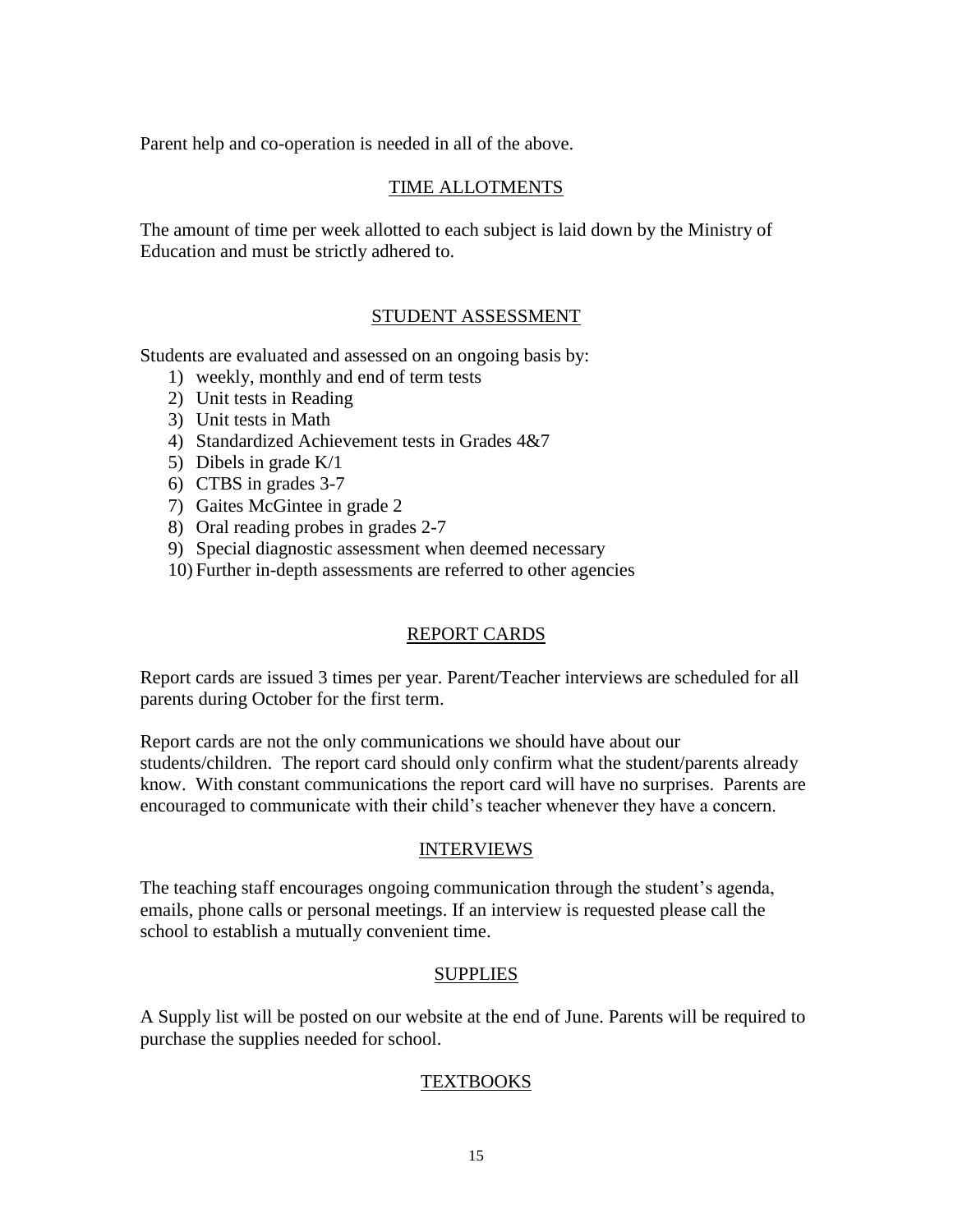All textbooks are on loan to the students so we ask your cooperation in seeing that they are properly taken care of. Textbooks should be covered and carried in a school bag when taken home.

#### HOMEWORK

Homework is the responsibility of the student. It helps the students to reinforce material that has been taught to them at school during the day. It is a means of preparing the students for tests. If students are so fortunate as not to have any homework it enables them to work on subject areas wherever they are experiencing difficulty or to prepare material for next day's class. Below are some helpful hints for both students and parents.

#### HOW TO DO HOMEWORK

- 1) SET UP A SCHEDULE- Try to do homework at the same time everyday.
- 2) THE LOCATION Try to do your homework at the same place.
- 3) FIND A QUIET PLACE It is easier for the students to concentrate.
- 4) COMPLETE HOMEWORK NEATLY Do your best the first time.
- 5) ASK FOR HELP Ask your parents or siblings.
- 6) KEEP YOUR BOOKS ORGANIZED –There will be less of a chance of forgetting your homework.

#### PARENTAL GUIDANCE

It is essential that parents work in close contact with their student(s) in helping them stay on task as well as seeing if they need any extra help. If you know what your student is doing in class, then you are taking an active role in your child's education. With your support as the primary guardian the close connection between the parent and the teacher will only help your children succeed.

#### PARENT VOLUNTEER HELP

Many parents are actively involved in the school. We would like to involve as many as possible. If you can help in any of the following areas, please call the school:

- 1- in the Library
- 2- with computers
- 3- with the hot lunch program
- 4- coaching/refereeing sports
- 5- a driver for field trips
- 6- as a class parent
- 7- a playground supervisor
- 8- as a teacher helper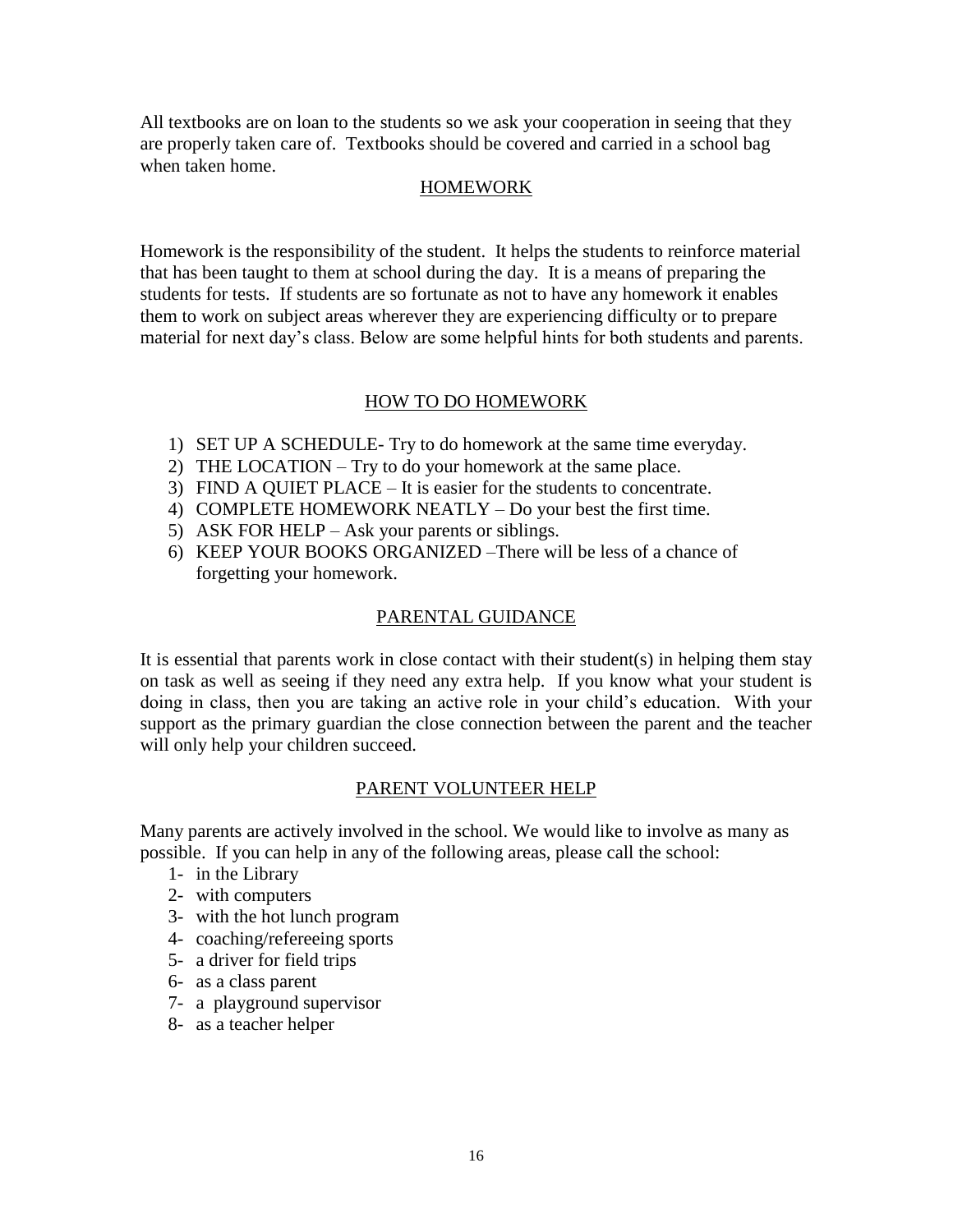#### UNIFORM

All students in grades 1 to 7 must wear the school uniform, which is:

| Girls: | Light blue school logo golf shirt (purchased through Cambridge<br>Uniforms)<br>Light blue blouse, Royal/Navy blue school logo sweatshirt, vest or fleece<br>Grey tunic, pants (cords or dress), skirt, walking shorts or skort.<br>Solid grey, white or navy socks or tights. |
|--------|-------------------------------------------------------------------------------------------------------------------------------------------------------------------------------------------------------------------------------------------------------------------------------|
| Boys:  | Light blue school logo golf shirt (purchased through Cambridge<br>Uniforms)<br>Light blue dress shirt, Royal/navy blue school logo sweatshirt, vest or<br>fleece<br>Grey dress pants or cords or walking shorts                                                               |

You can purchase uniforms from Cambridge Uniforms. See the office or school website for more information.

THE FOLLOWING WILL NOT BE PERMITTED AS PART OF THE SCHOOL UNIFORM: Jogging pants, cargo pants, jeans, t shirts, large noticeable jewelry, i.e. rings, necklaces, earrings, make-up, nail polish (except clear), patterned pantyhose, or leggings (only dark grey under a skirt or tunic).

If, for some reason, the complete uniform cannot be worn a written note of explanation must be sent to school by the parent.

#### GYM STRIP

Each student must have a gym strip- shorts, T-shirt, white or non-marking runners and a gym strip bag for P.E. classes. Each student is expected to participate in the P.E. program unless parents indicate in writing reasons for their child not participating.

#### PUBLIC HEATH NURSE

A public health nurse from the Northern Interior Health Unit is assigned to St. Mary's School. She visits the school on a regular basis. She administers shots for the grade 6 class and immunizations of Kindergarten and any referrals thereafter.

#### SICKNESS OR ACCIDENT

Parents will be called if your child is sick or has an accident. If you cannot be reached and immediate care is necessary, we will take your child to the hospital.